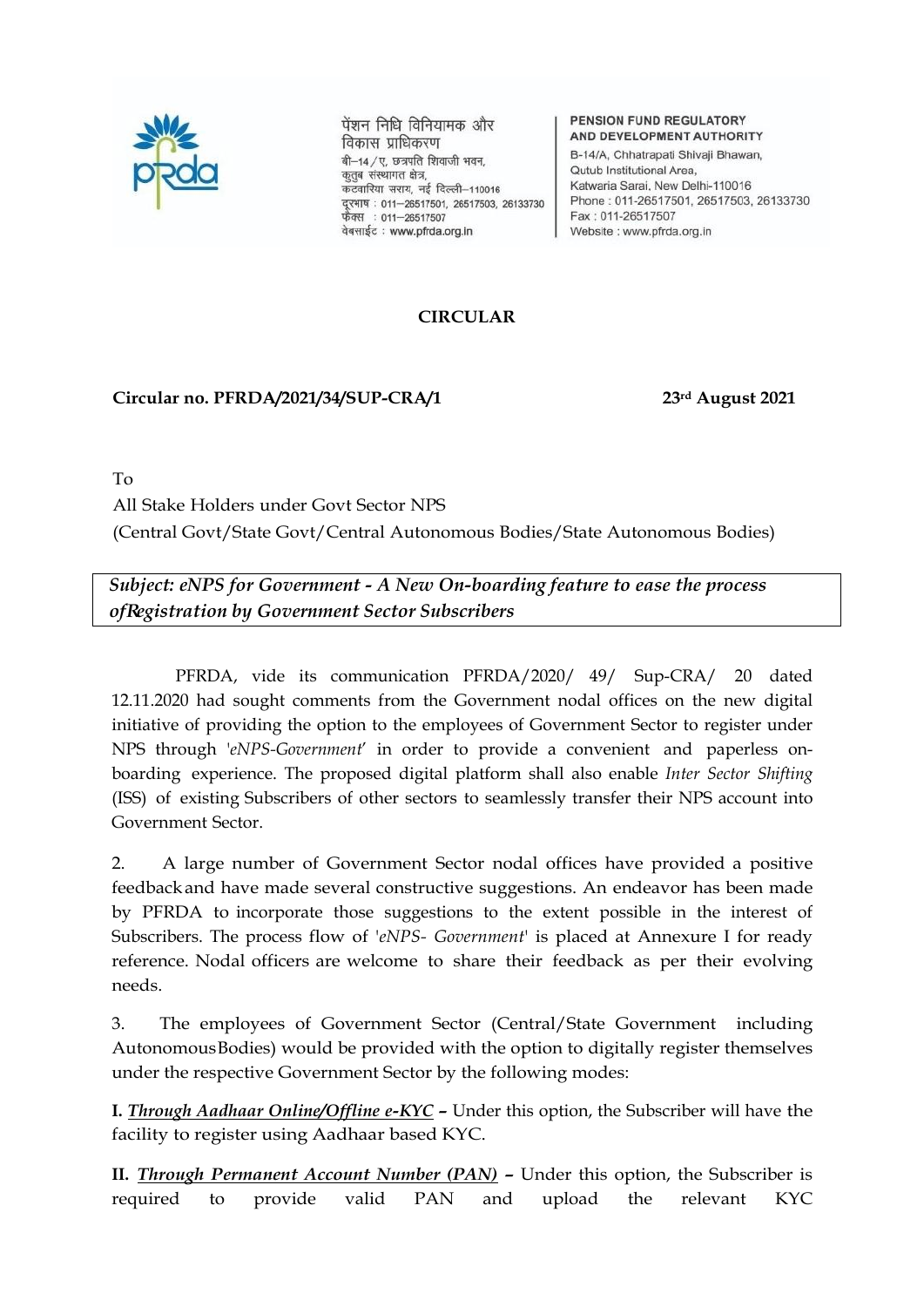documents.

4. Central Record Keeping Agencies(CRAs) would be rolling out the feature *'e NPS for Government' shortly*. In order to popularize the new feature, CRAs a r e advised to undertake intensive awareness session/ training on the process to facilitate the nodal offices and Government employees for large scale use and wider adoption of e NPS. *Since, PFRDA proposes to make the e NPS for Government mandatory by 1st April 2022, nodal officers may approach CRA for training and other assistance required in this regard*.

5. For any suggestion/clarification or improvement in the process flow, the undersigned or Ms Prachi Jain (*prachi.jain@pfrda.org.in*) can be contacted.

**K Mohan Gandhi** (Chief General Manager) *[k.mohangandhi@pfrda.org.in](mailto:k.mohangandhi@pfrda.org.in)*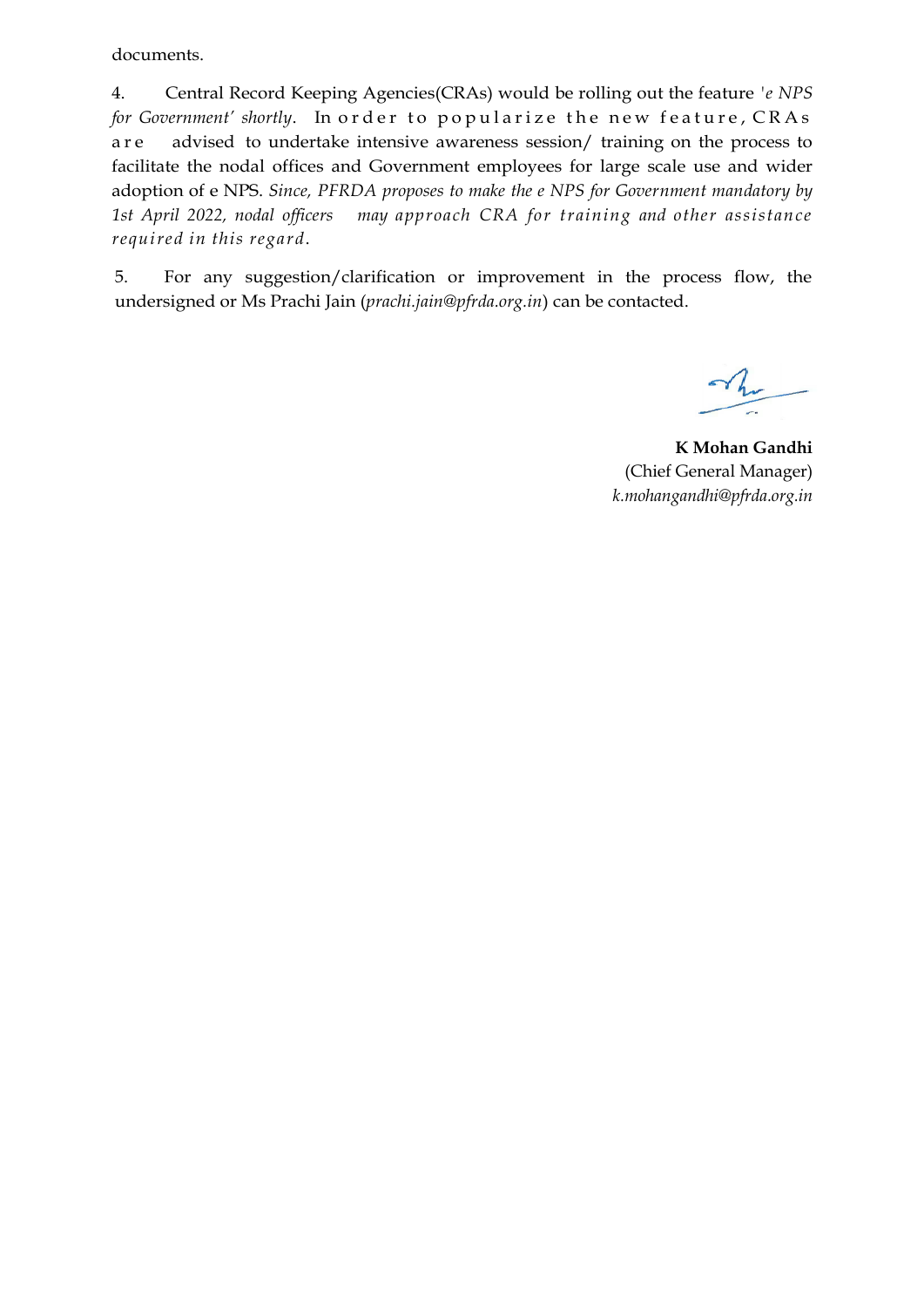# **Annexure I**

# **Process Flow for Government Subscribers Registration through eNPS Government**

eNPS is the online platform hosted by NSDL-CRA on behalf of NPS Trust wherein a Subscriber can register and contribute online under NPS. At present, under eNPS, the facility of online registration is available to All Citizens of India Sector and Corporate Sector Subscribers. Whereas, the online contribution and Tier II Account activation facility is available to all the registered Subscribers including Government Sector Subscribers having active PRAN under NPS.

Now, the Government employees (who are covered under NPS) will have the facility to register online in NPS and generate Permanent Retirement Account Number (PRAN) through eNPS. The process of registration through eNPS will be a paperless process wherein the Subscriber will submit the registration request through digital signature.

The process flow for registration of Government Sector Subscribers through eNPS is given below:

# *Options for Ease of Registration in eNPS Government*

Government Subscribers will have below two options for registration through eNPS. The Subscriber may opt any of the options as given below for registration:

**I.** *Through Aadhaar Online/Offline e-KYC –* Under this option, the subscriber will have facility to register using Aadhaar based KYC. The subscriber may opt for Aadhaar Online wherein KYC details registered with Aadhaar will be obtained online. The Subscriber will also have the option for Offline e-KYC, wherein the Subscriber is required to download the Aadhaar e-KYC file from UIDAI and upload the same during registration.

**II.** *Through Permanent Account Number (PAN) –* Under this option, the Subscriber is required to provide valid PAN and upload the relevant KYC documents. The KYC details of the Subscriber will be verified by the associated Nodal Office of the Subscriber.

### **Steps to be followed by Subscriber for registration through eNPS Government**

The Subscriber is required to follow below mentioned steps for registration:

- 1. Subscriber is required to visit eNPS Website (https://enps.nsdl.com) and clickon "**NATIONAL PENSION SYSTEM**" Tab and then select "**REGISTRATION**" option.
- 2. The Subscriber then has to select the "Government Employee" option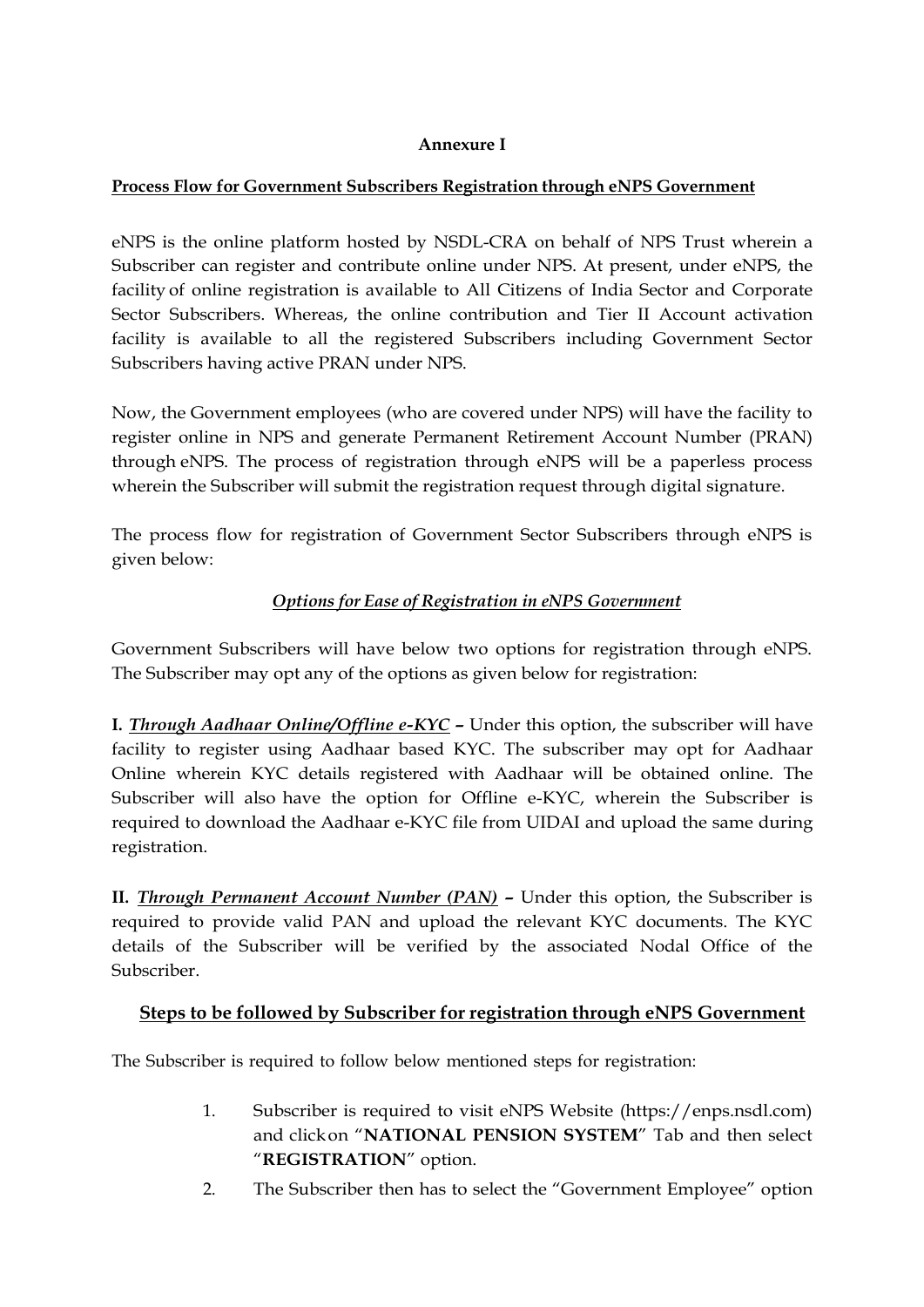and then the option for registration i.e. Register With Aadhaar Online/Offline e-KYC or PAN.

- 3. After selecting the appropriate option, Subscriber will provide the Government Category i.e., Central Government/State Government/Central Autonomous Body/State Autonomous Body as per his/her employment sector. If a Subscriber selects the Category as 'State Government' or 'State Autonomous Body', then he/she is required to provide the relevant State Name.
- 4. The Subscriber then needs to provide certain details of his/her Nodal Office. Subscriber will provide the DDO Registration Number/Name and all other Nodal Office details will be displayed to Subscriber such as Pay & Accounts Office (PAO)/District Treasury Office (DTO) name, Principal Accounts Office (PrAO)/Directorate of Treasuries & Accounts (DTA) name and Ministry.
- 5. At next step, if Subscriber has selected Aadhaar based KYC, then he/she is required to provide relevant Aadhaar details or upload offline Aadhaar e-KYC accordingly, and click on 'Submit' button. Similarly, if the Subscribers has opted for PAN/Form 60 based registration, then Subscriber is required to provide PAN /Financial Year for Form 60 , respectively and click on 'Continue' Tab.
- *6.* Subscriber needs to capture few mandatory Personal Details and click on 'Generate Acknowledgement no.' *In case of Aadhaar based registration, details like Name of Subscriber, Date of Birth and Mobile number will be auto fetched from UIDAIdatabase.*
- 7. *Generation of Acknowledgement Number*: After clicking on 'Generate Acknowledgement no.', the Nodal Office details (which Subscriber has provided) will be displayed to the Subscriber for confirmation. If the details are correct, Subscriber will click on 'Ok' else he/she will click on 'Cancel' and provide the correct Nodal Office.
- *8.* The Acknowledgement number will be generated and displayed to the Subscriber. Alert will be sent to Subscriber for t*he Acknowledgement Number.*
- *9.* The Subscriber is required to provide the registration details such as Personal details, Address details, Contact details, Bank Details, Scheme Preference details etc. under the respective tabs as applicable. *In case of Aadhaar based registration, Address details registered with Aadhaar will be autopopulated. Whereas in case of PAN based registration, the Subscriber is required to provide address &address proof details.*
- 10. *Upload of Documents*: The Subscriber is required to upload the scanned copies of relevant documents (such as PAN card copy, Cancelled Cheque, Appointment/Offer letter, Employee ID Card, ID proof and Address Proof) under the respective tab. Also, the Subscriber is required to upload the Photo & Signature as per the required specifications provided for upload. *In Aadhaar based registration, the Photo is autofetched from UIDAI database.*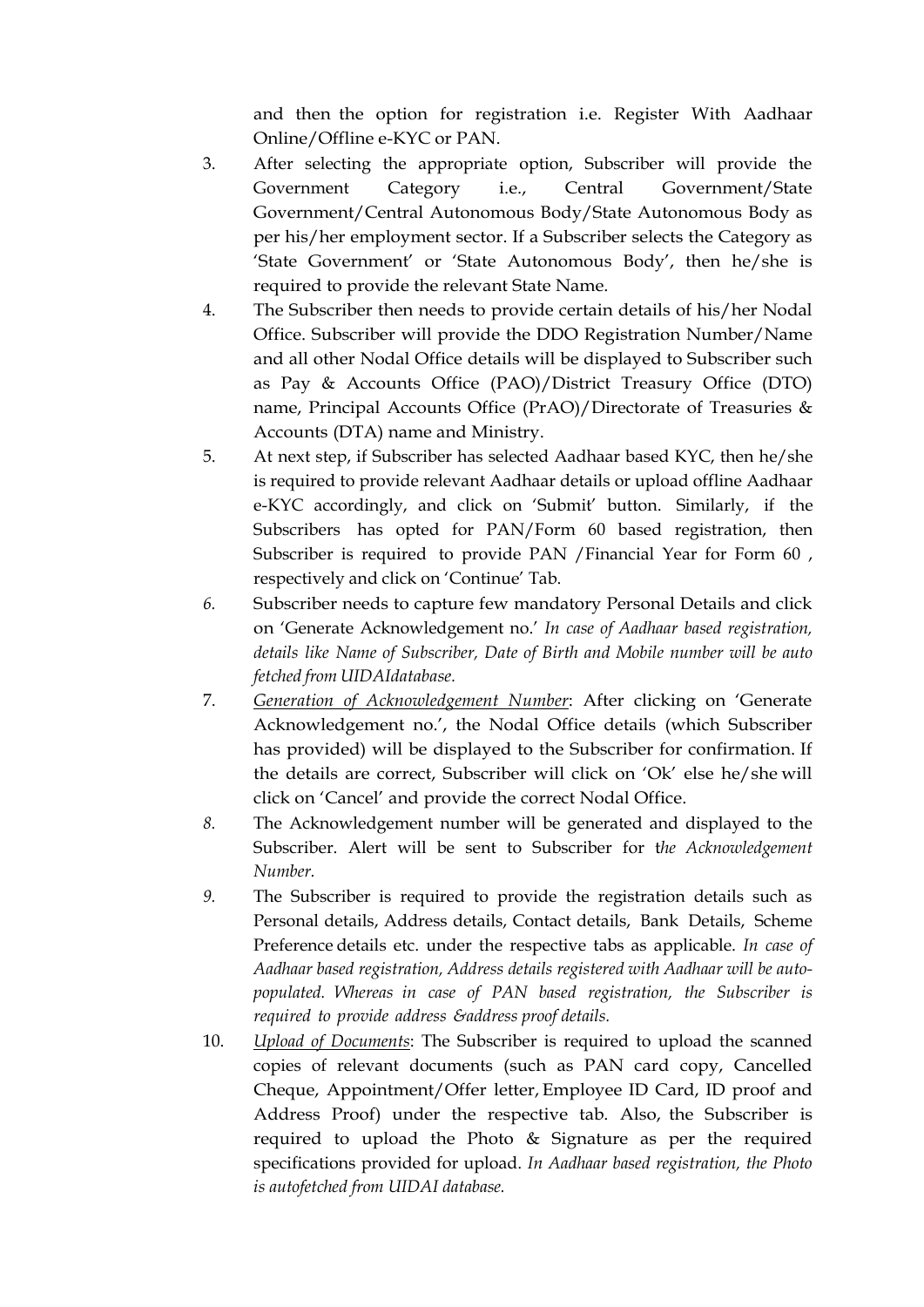- *11.* Once the complete details are captured and relevant documents, photo and signature are successfully uploaded, the Subscriber needs to reverify the details. *The Subscriber will have an option to correct the details, if required.*
- 12. The Subscriber is required to confirm the details by accepting registration declarations. On confirmation, the relevant message and Ack No. will be displayed to Subscriber along with intimation.
- *13. Authentication*: The Subscriber is required to digitally sign the Subscriber Registration Form through OTP Authentication or eSign. *In case of OTP Authentication, two distinct One Time Password (OTP) will be sent on Mobile Number and email ID provided during registration. Whereas in case of eSign, the OTP will be sent on Mobile Numberregistered with Aadhaar.*
- 14. *Paperless Process*: On successful OTP Authentication or eSign, the form will get digitally signed and registration will be successfully completed by the Subscriber. The PRAN will get generated after 'Verification' and 'Authorization' of registration request by the associated Nodal Office.

# **Steps to be followed by Nodal Office for verification of Subscriber Registration:**

The associated Nodal Office of the Subscriber is required to verify the registration of Subscriber in the CRA system. The activity will be a Maker-Checker Activity for the Nodal Office i.e. one User will verify the request and other User will authorize the request:

### **I. Verification of registration request by the Maker User of Nodal Office**

- 1. Maker will login CRA system (www.cra-nsdl.com) using login credentials and will visit 'Subscriber Registration' menu for verification of Subscriber request.
- 2. User will be redirected to eNPS page for verification.
- 3. The User will have an option to search the registration record on the basis of Acknowledgement Number or Date Range. Once the relevant details are provided, the registration records will be displayed to the User.
- 4. Nodal Office User will click on the Acknowledgement No. to view details captured by the Subscriber at the time of registration.
- 5. All the registration details as well as all the documents uploaded will be displayed to the User. User will verify the registration details and documents.
- 6. If the details are correct, then user will 'Accept' the registration request. The accepted request needs to be Authorised by the Checker User.
- 7. In case of discrepancies, the User will 'Reject' the request. In case of rejection, reason is mandatory. Even, the rejection needs to be authorised by the Checker User.